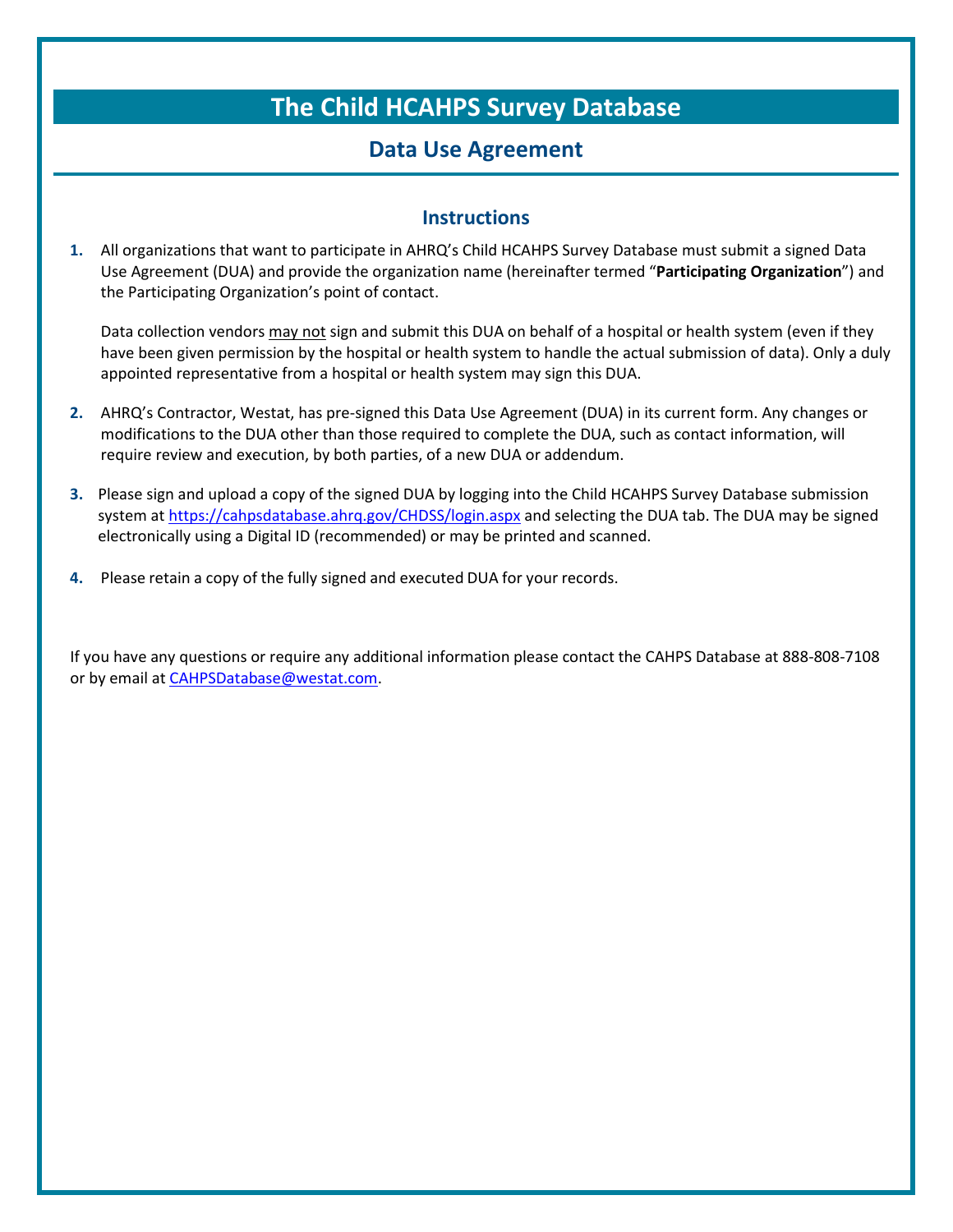## **The Child HCAHPS Survey Database**

### **Data Use Agreement**

**1.** This Data Use Agreement (DUA) is made by and between the Agency for Healthcare Research and Quality (AHRQ), AHRQ's contractor, Westat, and the organization named below (hereinafter termed **"Participating Organization"**) which includes any hospitals listed under item 13 on page 4 of this DUA.

Name of Participating Organization (Hospital or Corporate Office/Health System if more than one hospital is included in this DUA)

Street Address of Participating Organization (Hospital or Corporate Office/Health System)

City Code City State State State State Simple Code

**VERY IMPORTANT:** Type or write in the name of the Participating Organization above. If more than one hospital location is represented, list the name of the corporate office or overall health system above, and under item 13, page 4 of this DUA, **IDENTIFY EACH INDIVIDUAL HOSPITAL LOCATION** for which data will be submitted.

- **2.** AHRQ's Consumer Assessment of Healthcare Providers and Systems (CAHPS®) Database is a central repository of data on health plan, hospital, health care facility, state agency, and program performance as measured by a selected set of CAHPS surveys. This DUA specifies the terms and conditions of Participating Organization's submission of its Child HCAHPS Survey data to Westat for participation in the Child HCAHPS Survey Database (hereinafter termed the "Database").
- **3.** The Database is populated with Child HCAHPS Survey data through the voluntary participation of organizations that have administered the Child HCAHPS Survey and are willing to submit their Child HCAHPS Survey data to AHRQ for inclusion in the Database. Because participating organizations (e.g., health systems, hospitals) voluntarily submit data to the CAHPS Database, the data included in the Database do not constitute a nationally representative sample.

The Database is funded by the Agency for Healthcare Research and Quality (AHRQ) and managed and administered by AHRQ's contractor, Westat (hereinafter termed the "Contractor"). AHRQ's Contractor will operate the Database to comply with the provisions in this DUA.

- **4.** Participating Organizations will provide their Child HCAHPS Survey data to the Database for AHRQ's research, analysis and reporting programs according to the terms specified in this DUA. By agreeing to participate in the Database, each Participating Organization agrees to make every good faith effort to provide data for inclusion in the Database, as specified by the data specifications outlined below. The data provided for inclusion in the Database are collectively referred to as the "Data." Participating Organization's Data include:
	- **a)** A copy of the final Child HCAHPS Survey instrument(s) administered, including copies of paper, phone and/or webbased versions as applicable, for each surveyed population for which data will be submitted to the Database showing all survey instructions and items administered. If more than one version of the Child HCAHPS Survey was administered, a copy of each Child HCAHPS Survey instrument administered must be provided with the corresponding results for each version of the survey instrument for which data are submitted;

Public reporting burden for this collection of information is estimated to average 3 minutes per response, the estimated time required to complete the form. An agency may not conduct or sponsor, and a person is not required to respond to, a collection of information unless it displays a currently valid OMB control number. Send comments regarding this burden estimate or any other aspect of this collection of information, including suggestions for reducing this burden, to: AHRQ Reports Clearance Officer Attention: PRA, Paperwork Reduction Project (0935-0165) AHRQ, 5600 Fishers Lane, Rockville, MD 20857.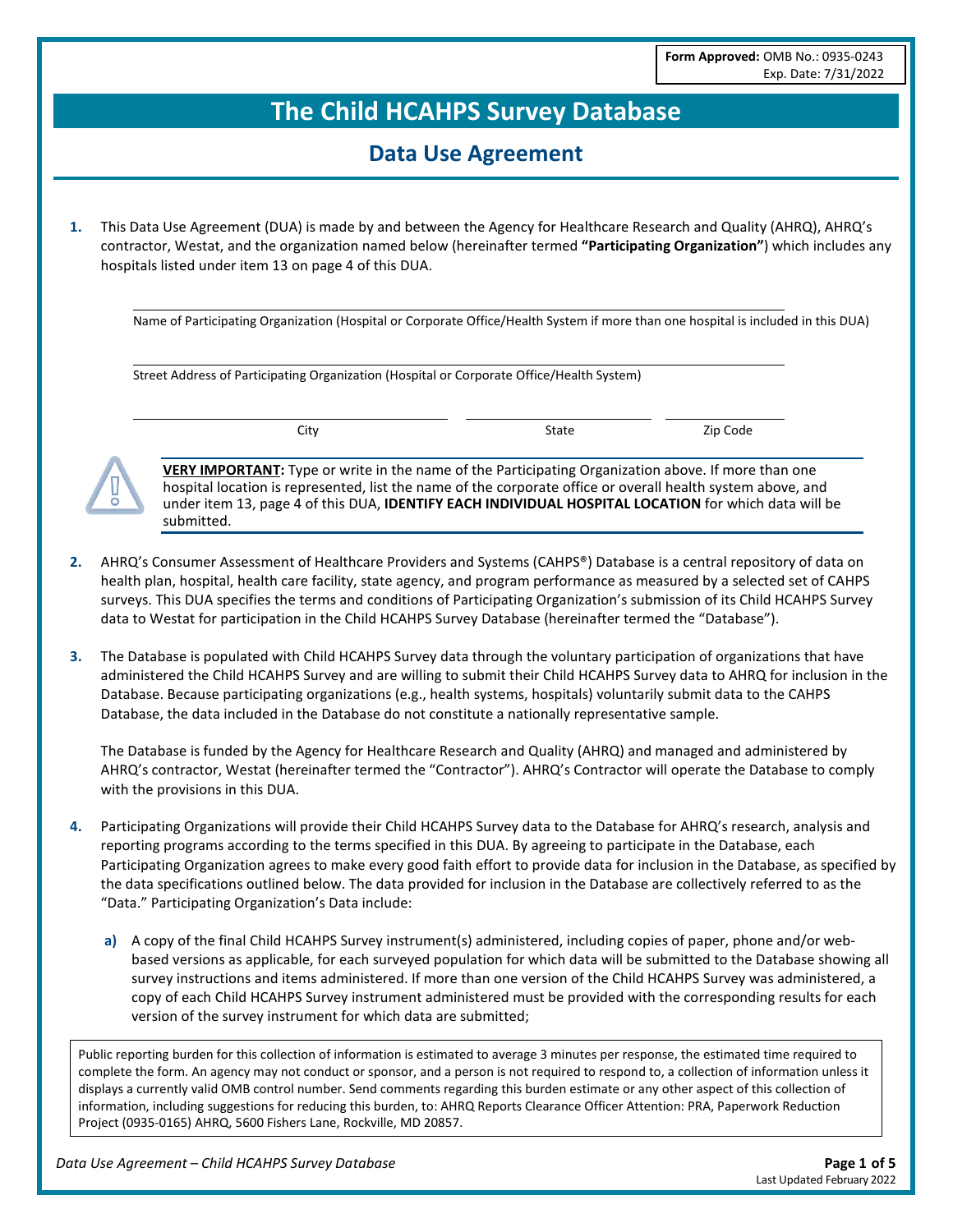- **b)** Respondent-level Child HCAHPS Survey data that are de-identified to prevent identification of any individual in the Database. Participating Organization will submit its final, de-identified respondent-level Child HCAHPS Survey data, as collected by the Participating Organization itself or by a survey data collection vendor, according to the data specifications outlined for the Database; and
- **c)** Selected survey administration and organizational characteristics data (e.g., location, mode of survey administration, dates of administration, sample size, response rates, etc.).
- **5.** AHRQ's Contractor agrees to establish appropriate and necessary administrative, technical, and physical procedures and safeguards including limiting access to the Data and providing appropriate staff training to protect the confidentiality of the Data and to prevent the unauthorized use of it or access to it. Only AHRQ's Contractor and duly authorized representatives appointed by AHRQ will have access to the identifiable source Data provided by Participating Organization.
- **6.** Participating Organization's Data will be accepted into the Database provided that the version of the Child HCAHPS Survey administered is deemed acceptable by AHRQ's Contractor, (i.e., not modified from the original Child HCAHPS Survey instructions and items in a manner that will make the Data incompatible for inclusion in the Database) and the Data submitted by Participating Organization are deemed acceptable. AHRQ's Contractor will promptly notify the Participating Organization of any problem with the survey version(s) administered or with the Data submitted. If the survey version administered is acceptable but the Data submitted are problematic, AHRQ's Contractor will make a good faith effort to work with the Participating Organization to complete or correct the data submission, but reserves the right to not include incompatible or flawed Data in the Database.
- **7.** Participating Organization's Data will be used for AHRQ's research, analysis, and reporting programs, and the Data will be aggregated along with other Participating Organizations' Data in the Database. AHRQ will publicly report aggregated statistics overall for the Child HCAHPS Survey composite scores and items, and present statistics by various organizational characteristics (e.g., region, bed size, teaching status), using data from Participating Organizations. Only aggregated data will be publicly reported, and only when there are sufficient data so that such aggregation will not permit the identification of individual respondents or hospitals by other Participating Organizations or the public. Results will be made available publicly at no charge.
- **8.** AHRQ's Contractor conducts analyses of the Data to examine its distributional properties (variability, missing data, skewness), to assess the factor structure and reliability of the items and composites, and examine relationships of the Data with organizational characteristics. In any data analysis reports that may be produced, such reports will not identify individual Participating Organizations by name and results will only be reported in a manner that will not permit the identification of Participating Organizations.
- **9.** AHRQ and its Contractor, Westat, agree to use the Data submitted by Participating Organization only for the purposes stated in this DUA.
- **10. Researcher Access to Participating Organization's Data.** The AHRQ confidentiality statute, Section 944(c) of the Public Health Service Act (42 U.S.C. 299c-3(c)), requires that data collected by AHRQ or one of its contractors (including Westat) that identify organizations be used only for the purposes for which the data were supplied. AHRQ may grant researchers access to Participating Organizations' de-identified Data according to the following provisions:
	- **10.1 Release of De-Identified Hospital Data:** Access to respondent and organization level data files that do not identify or permit re-identification of individual respondents or Participating Organizations may be granted by AHRQ without the specific authorization of Participating Organizations whose Data are included as part of the data files. Individuals requesting de-identified Child HCAHPS Survey Data (hereinafter termed "Data Requesters") must submit a Research Abstract Form detailing the research purpose, hypotheses, and methodology for analyzing the data. AHRQ will review all Research Abstract Forms and approve or deny the requests. Data requesters must also sign a Data Release Agreement in which they agree that they: 1) will not use, and will prohibit others from using or disclosing, the deidentified Data except for the purposes specified in their Research Abstract Form; 2) will ensure that the de-identified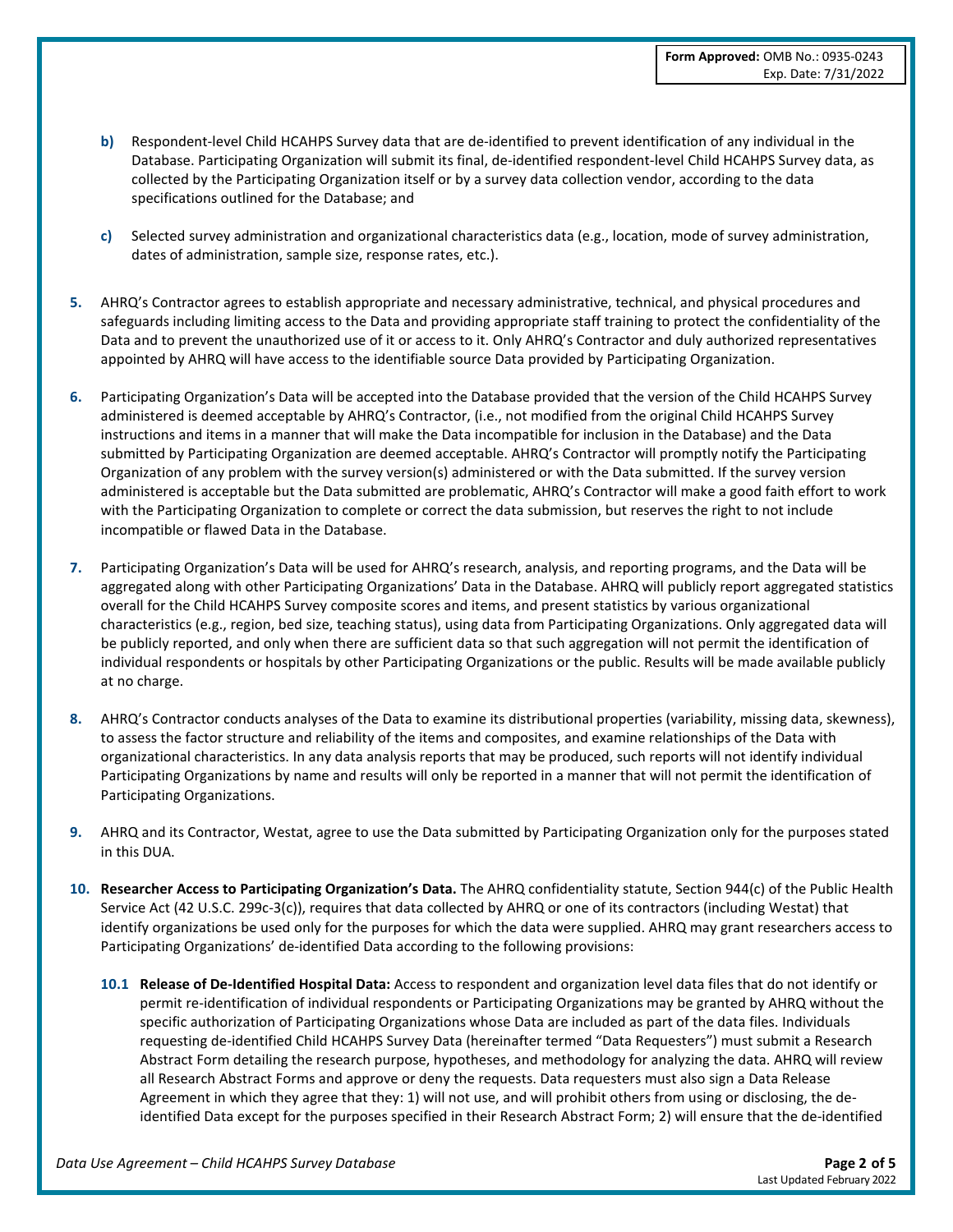Data are kept in a secured environment and that only authorized users will have access to it; and 3) will limit the use of the de-identified Data to the individuals who require access in order to perform activities for the purposes specified in the Research Abstract Form. The de-identified Data files may include organizational characteristics (e.g., region, bed size, teaching status, etc.), provided the characteristics do not permit re-identification of individual respondents or Participating Organizations.

Valid purposes for the use of de-identifiable Child HCAHPS Survey Data **do not** include the use of Data for public reporting, proprietary, commercial or competitive purposes involving those Participating Organizations, or to determine the rights, benefits, or privileges of Participating Organizations.

**10.2 Release of Hospital-Identifiable Data for Research Purposes:** AHRQ and AHRQ's Contractor, Westat, may receive requests from researchers interested in linking Child HCAHPS Survey Data to other measures, such as patient safety and quality outcome data. These studies require hospital-identifiable data, or data that can be linked to a specific hospital through the use of hospital identifiers such as hospital name, hospital address, AHA ID or Medicare Provider ID.

Individuals requesting Hospital-Identifiable Child HCAHPS Survey Data (hereinafter termed "Data Requesters") must submit a Research Abstract Form detailing the research purpose, hypotheses and methodology for analyzing the data. AHRQ will review all Research Abstract Forms and approve or deny the requests. Data requesters must also sign a Confidentiality Agreement in which they agree that they: 1) will not release or disclose any Hospital-Identifiable Child HCAHPS Survey Data that identifies persons or Participating Organizations directly or indirectly and will not release, disclose or make public any identifying information about Participating Organizations at any time in any analyses or summaries of results; 2) will not attempt to learn the identity of any person included in the Hospital-Identifiable Child HCAHPS Survey Data or to contact any such person for any purpose and will not attempt to contact Participating Organizations for the purpose of verifying information supplied in the Hospital-Identifiable Child HCAHPS Survey Data set; 3) will not use, and will prohibit others from using or disclosing, the Hospital-Identifiable Child HCAHPS Survey Data except for the purposes specified in their Research Abstract Form; 4) will ensure that the Hospital-Identifiable Child HCAHPS Survey Data are kept in a secured environment and that only authorized users will have access to it; and 5) will limit the use of the Hospital-Identifiable Child HCAHPS Survey Data to the individuals who require access in order to perform activities for the purposes specified in the Research Abstract Form.

Valid purposes for using Hospital-Identifiable Child HCAHPS Survey Data **include** research linking such data to outside datasets. Valid purposes for the use of Hospital-Identifiable Child HCAHPS Survey Data **do not include** the use of data for public reporting, proprietary, commercial, or competitive purposes involving those Participating Organizations, or to determine the rights, benefits, or privileges of Participating Organizations.

**10.2.1** To allow for the release of Hospital-Identifiable Child HCAHPS Survey Data for valid research purposes as specified in 10.2, AHRQ and AHRQ's Contractor, Westat, have developed three options for Participating Organizations to indicate their preferences for providing authorization to release such data. Participating Organizations must select from one of the options below and provide signature in item 14:

**Option 1: Selective release of Hospital-Identifiable Child HCAHPS Survey Data to specific Data Requesters provided by written authorization on a case-by-case basis.** If Option 1 is selected (this is the default if no option is selected in item 14), brief summaries of research data requests will periodically be provided to Participating Organizations for review, asking for written authorization to release their Hospital-Identifiable Child HCAHPS Survey Data to specific Data Requesters. Research Abstract Forms will have been reviewed and approved by AHRQ and AHRQ's Contractor, Westat, before being forwarded to Participating Organizations for review.

**Option 2: Pre-approval for release of Hospital-Identifiable Child HCAHPS Survey Data to all Data Requesters whose proposals have been reviewed and approved by AHRQ and AHRQ's Contractor, Westat.** If Option 2 is selected, Participating Organizations will grant authority to AHRQ and AHRQ's Contractor, Westat, to review and evaluate all research proposals and authorize release of their Hospital-Identifiable Child HCAHPS Survey Data to Data Requesters whose proposals have been deemed acceptable and approved by AHRQ and AHRQ's Contractor, Westat. By selecting Option 2, Participating Organizations entrust the release of their Hospital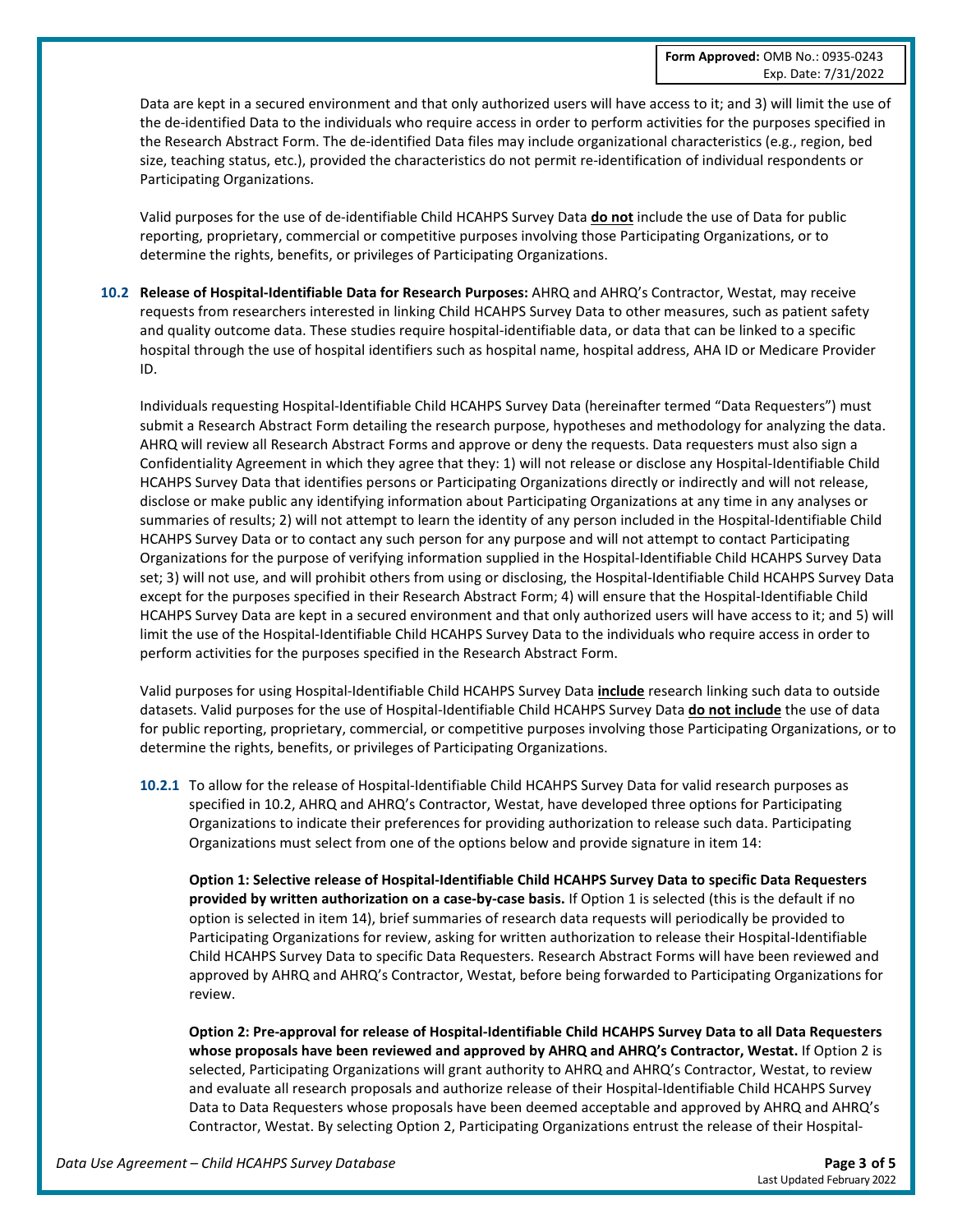Identifiable Child HCAHPS Survey Data to Data Requesters approved by AHRQ and AHRQ's Contractor, Westat, per the valid research purposes specified in 10.2.

**Option 3: Prohibiting release of all hospital-identifiable Child HCAHPS Survey Data.** If Option 3 is selected, AHRQ and AHRQ's Contractor, Westat, **will not** release Participating Organization's Hospital-Identifiable Child HCAHPS Survey Data to anyone, including researchers. Participating Organization indicates it does **not** want to be offered research proposals to review and **will not** release its Hospital-Identifiable Child HCAHPS Survey Data.

- **10.2.2** At any time, Participating Organizations may request from AHRQ's Contractor, Westat, a list of approved Data Requesters who have received Participating Organization's Hospital-Identifiable Child HCAHPS Survey Data and obtain a copy of the Research Abstract Form which state their intended uses of the data.
- **11.** AHRQ's Contractor, Westat, has signed this DUA in its current form. Any changes or modifications to the DUA other than those required to complete the DUA, such as contact information, will require review and execution, by both parties, of a new DUA or addendum.
- **12.** Participating Organization may change or revoke this consent by sending written notification to the CAHPS Database, Westat, 1600 Research Boulevard, Rockville, MD 20850. Requests for changes or revocations must be received within 2 weeks of the current year's data submission deadline to be excluded from the current year's database and all reporting for that year. The request for revocation will not apply to Data already authorized and released prior to receipt of a written request to revoke consent.
- **13.** If Participating Organization represents **more than one hospital**, use the space below to **(1) TYPE OR WRITE THE NAME OF EACH INDIVIDUAL HOSPITAL, and (2) TYPE OR WRITE ITS ADDRESS, INCLUDING CITY AND STATE,** which is represented by the Participating Organization and therefore covered under this Data Use Agreement. Attach additional sheet(s) if necessary.

| <b>Add</b><br>hospitals<br>as needed | <b>Name of Hospital</b> | <b>Address, City and State</b> |
|--------------------------------------|-------------------------|--------------------------------|
|                                      |                         |                                |
|                                      |                         |                                |
|                                      |                         |                                |
|                                      |                         |                                |
|                                      |                         |                                |
|                                      |                         |                                |
|                                      |                         |                                |